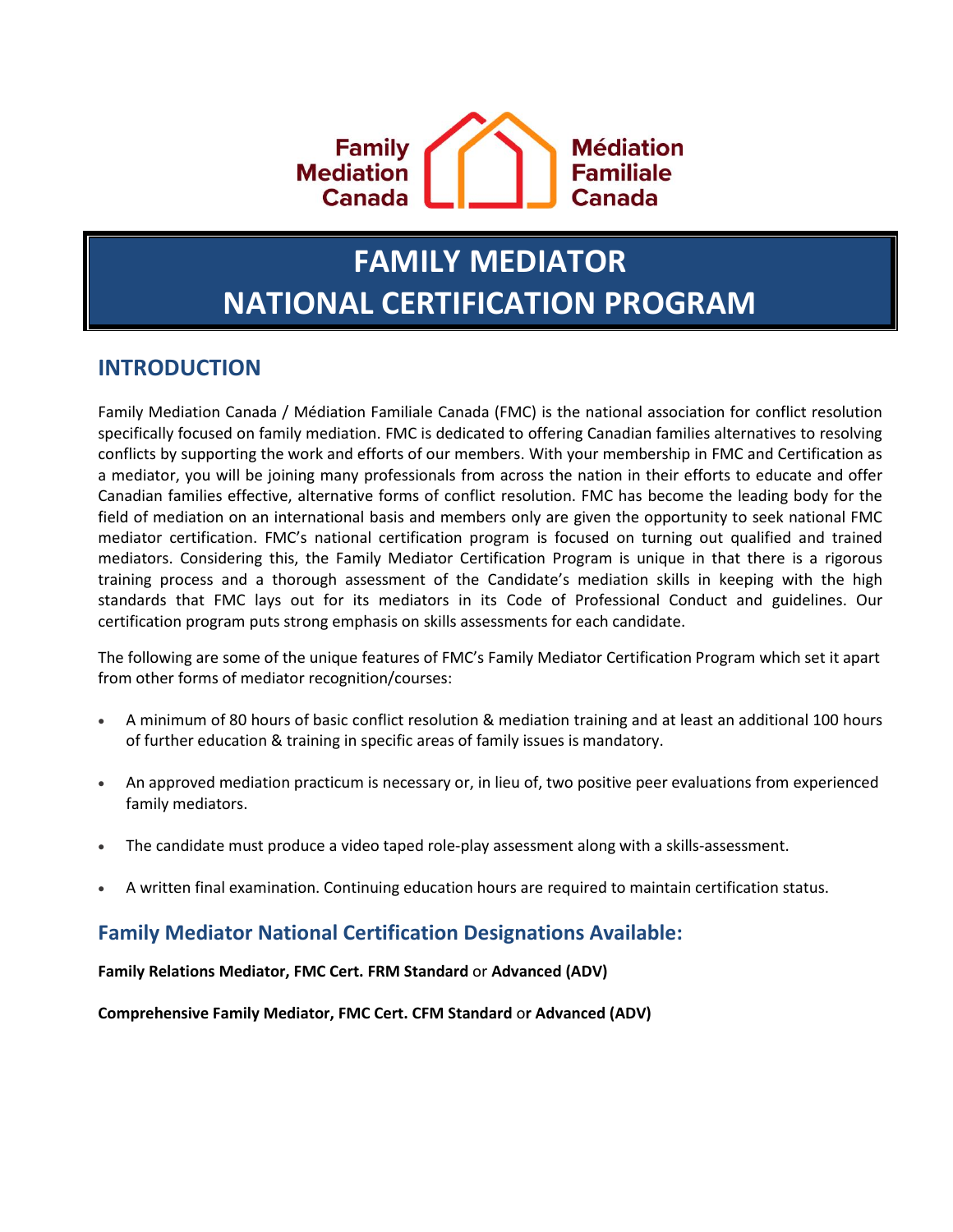# **GETTING STARTED**

#### **What is the process to become a FMC Certified Family Mediator?**

- Candidates wishing to pursue the FMC Certified Family Mediator designation must first become a member of FMC (application for membership is available at <https://www.fmc.ca/join-us/> or contact the FMC office).
- Following that, members must complete the Certification Application Form which can be downloaded at [https://www.fmc.ca/certification/.](https://www.fmc.ca/certification/)

#### **Practicum requirement**

Please note that in order to complete the certification process the Practicum Requirement must be met**.** Candidates are expected to have completed a 30-hour supervised practicum. If the candidate has been a practicing family mediator for at least 2 years, in lieu of a completion of a practicum, they may submit two positive peer evaluations from references who have mediation experience and knowledge of the candidate's mediation practices.

#### **What is the process for obtaining certification?**

- Acceptance of application and prerequisites.
- Completion and submission of a role-play video.
- Personal skills assessment of the video.
- Final written examination.

## **FREQUENTLY ASKED QUESTIONS**

#### *How long does it take to become FMC certified?*

We have created two options for mediators who want to become certified.

**Option A**: Applicants who choose this option can apply to complete the entire certification process within one year and pay the associated fees, at a reduced rate. The successful applicants will use the following designations: Family Relation Mediator Advanced/FRM ADV, or Comprehensive Family Mediator Advanced/CFM ADV

**Option B**: Our new second option is to apply for two-part certification. It is divided into Standard certification first, paying the associated fees, which ensures that a new mediator has all the education and training and practicum requirements which are found on our application form. Depending on the type of certification they apply for their designation will be: Family Relation Mediator Standard/FRM Standard or Comprehensive Family Mediator Standard/CFM Standard.

Once that Standard has been achieved, the mediator can apply for the next level which is referred to as the advanced level and pay the associated fees. At this stage, the mediator provides the required role play for assessment and then writes the written exam. Once the applicant has successfully completed the requirements the mediator will use the following designations: FRM ADV or CFM ADV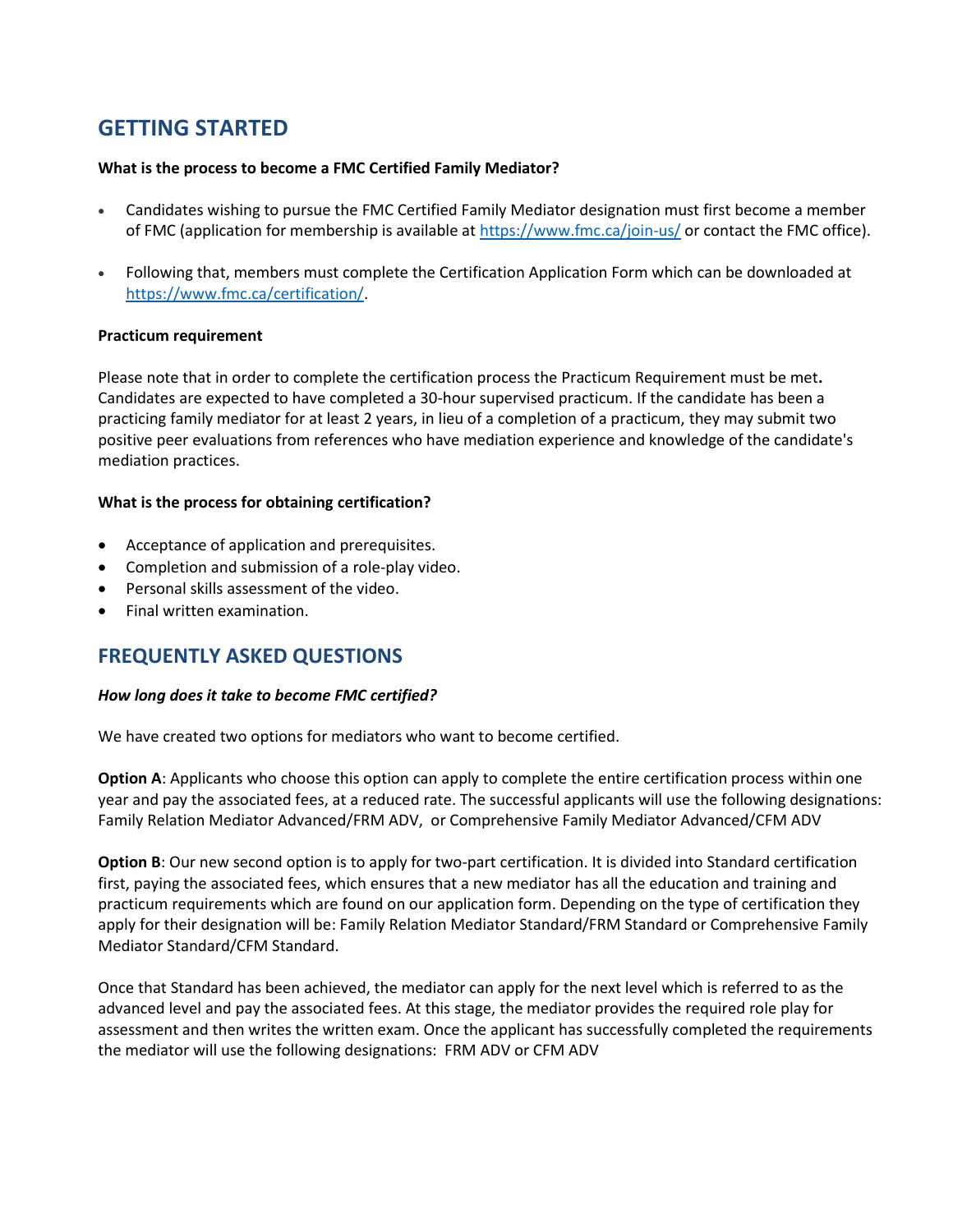#### *How does the FMC Certification Program differ from accreditation offered by the provincial family mediation organizations?*

FMC's certification process is known throughout Canada and is transportable from one legal jurisdiction to another. Provincial governments and judges are keen to ensure that court-connected mediators offer safe, professional mediation services in compliance with national professional practice and training standards. FMC family mediation certification is increasingly being required of family mediators who wish to work in close proximity with courts.

#### *How does FMC verify the hours of training?*

The Certifying Assessor reviews the candidate's list of trainers and courses in detail and the completed statutory declaration verifying the accuracy of the contents of the application.

#### *Must I carry special liability insurance if I am a Certified Mediator?*

Yes. Your declaration of this is a condition of your annual maintenance. Insurance should be in the amount of no less than \$1 million aggregate. FMC provides access to the insurer [\(https://www.fmc.ca/insurance/\)](https://www.fmc.ca/insurance/) .

## **FEES**

See the current fee schedule at [https://www.fmc.ca/certification/.](https://www.fmc.ca/certification/)

## **CERTIFICATION MAINTENANCE**

Certified members are required to:

- renew their FMC membership annually
- maintain a minimum number of hours of continuing education in family mediation
- maintain insurance coverage in the amount of \$1 million aggregate.

## *Why Certify?*

- Professional development
- Stay ahead of government standards/requirements
- Quality mark for consumers
- Competitive edge as consumer awareness increases
- Credential supporting higher fee structure and marketing of professional practice
- Personal satisfaction in achievement
- Marketing tool of FMC website listing and profile

# **CERTIFICATION PREREQUISITES**

## **CERTIFIED FAMILY RELATIONS MEDIATOR STANDARD**

At least 80 hours of basic conflict resolution and mediation theory education and skills training, including intercultural training, AND at least 100 hours of further related education and training including:

• At least 35 hours of training on the family dynamics of separation and divorce